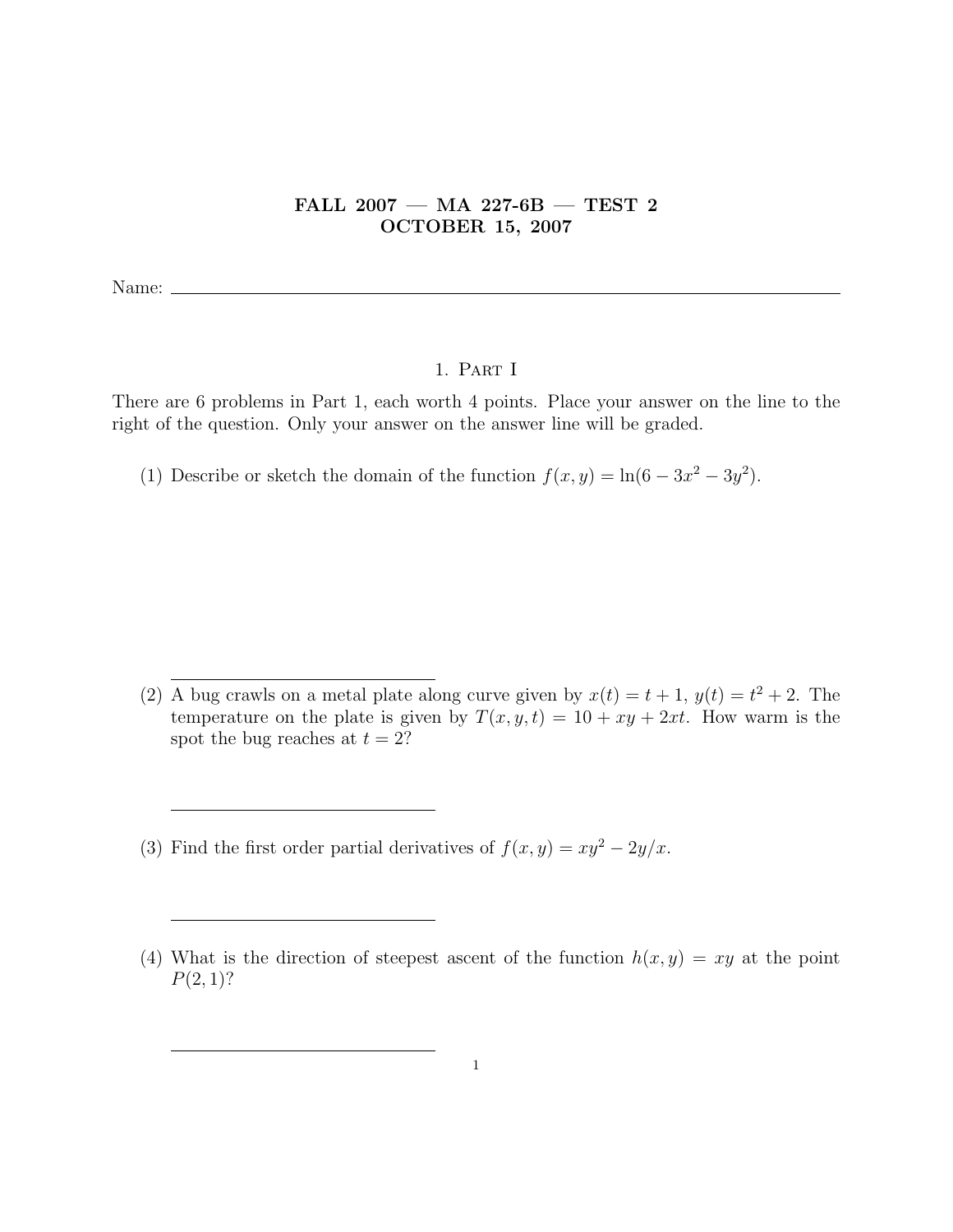- (5) The gradient of a function f is given by  $\nabla f = \langle x 2y^2, 4 2x \rangle$ . Find all the critical points of  $f$ .
- (6) Find the tangent plane to the sphere  $x^2 + y^2 + z^2 = 1$  at the point  $(0, 0, 1)$ . Hint: Think, do not compute.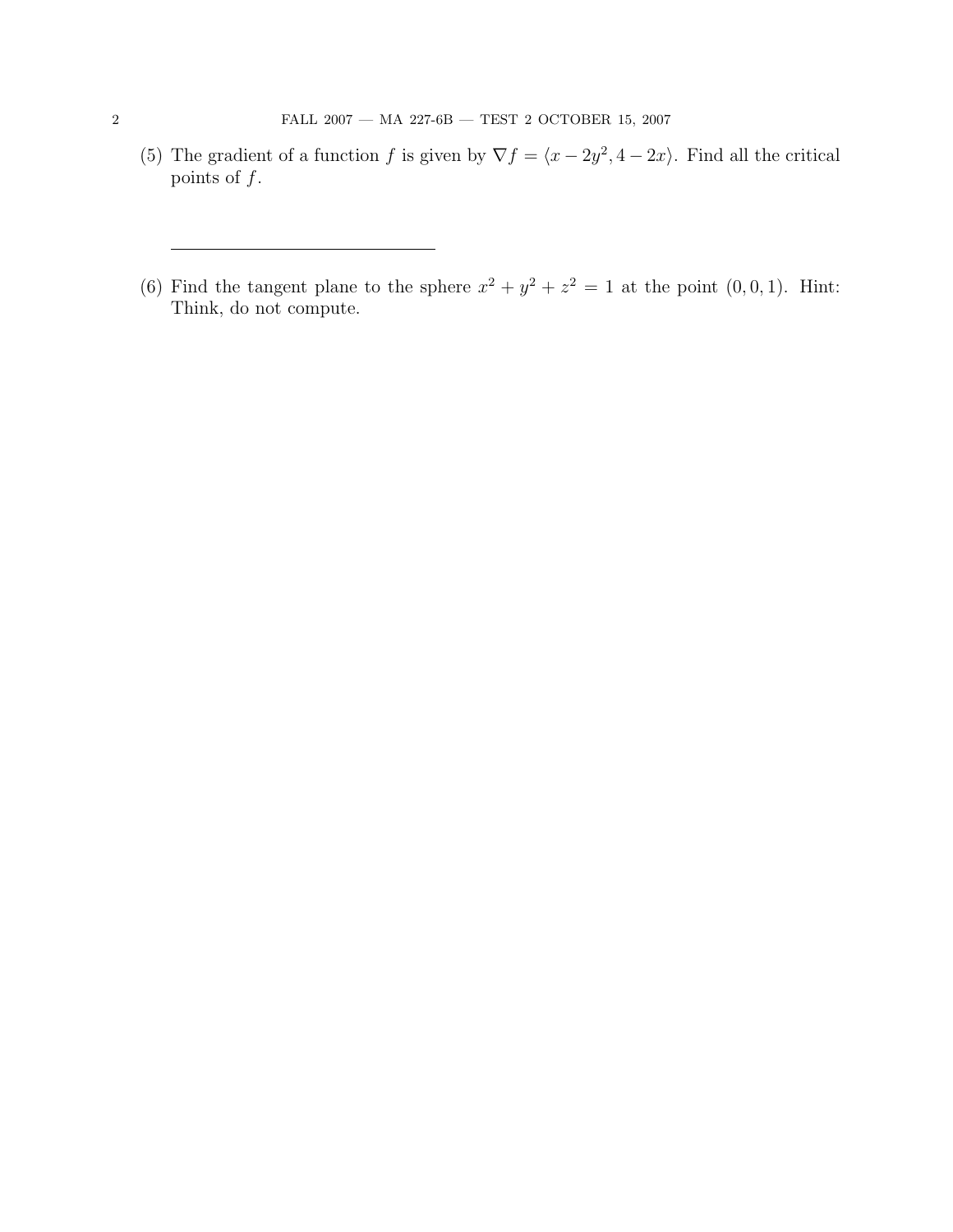## 2. Part II

There are 3 problems in Part 2, each worth 12 points. On Part 2 problems partial credit is awarded where appropriate. Your solution must include enough detail to justify any conclusions you reach in answering the question.

- (1) Consider the function  $f(x, y) = \sqrt{x^2 + 6y}$ .
	- (a) Compute  $f(5, 4)$ .
	- (b) Find the linear approximation of f at the point  $P(5, 4)$ .
	- (c) Use the linearization to approximate the value  $f(5.2, 3.9)$ .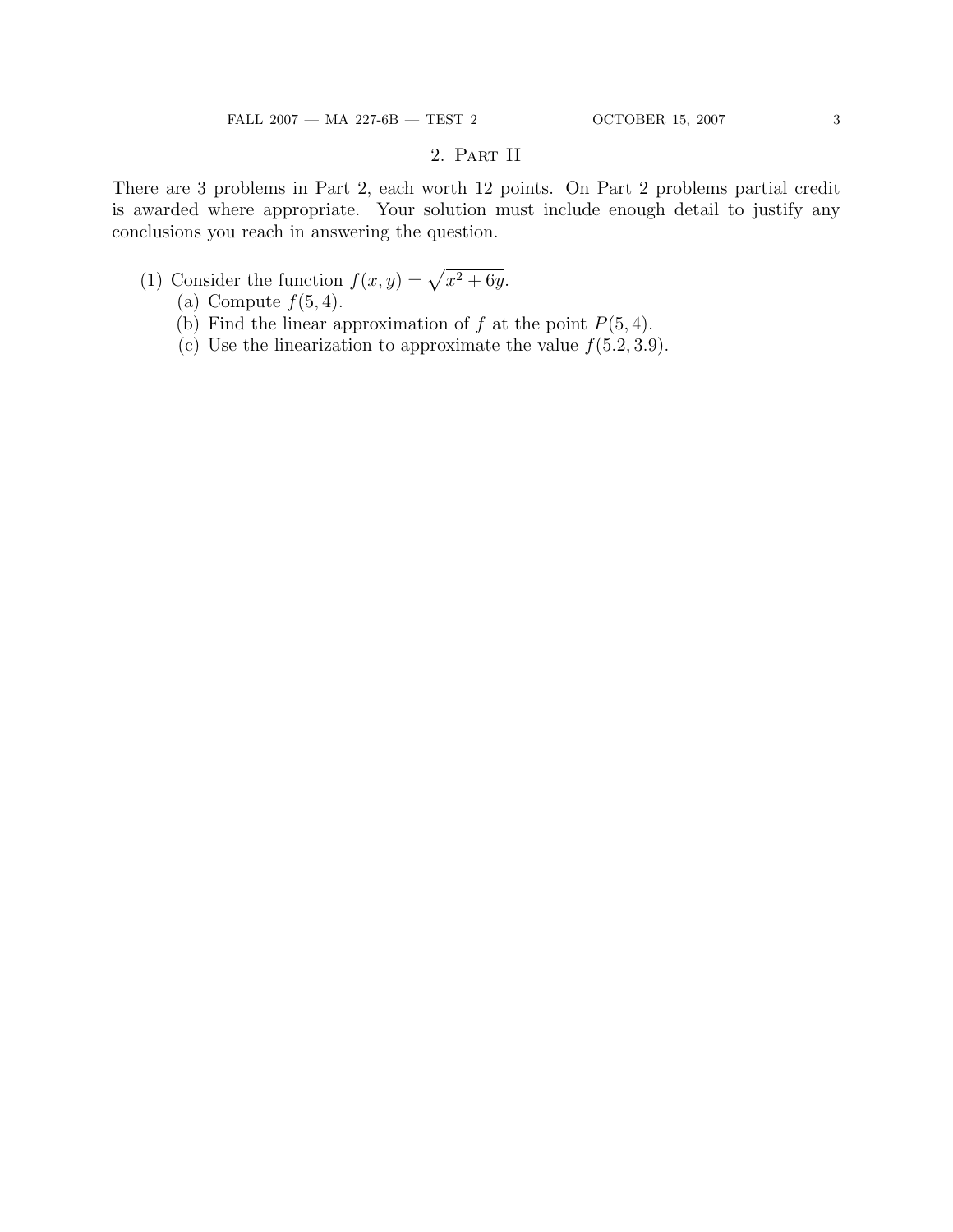(2) Use Lagrange multipliers to find the minimal and maximal values of  $f(x, y) = 6x + y$ on the ellipse  $3x^2 + y^2 = 26$ . Where do they occur?